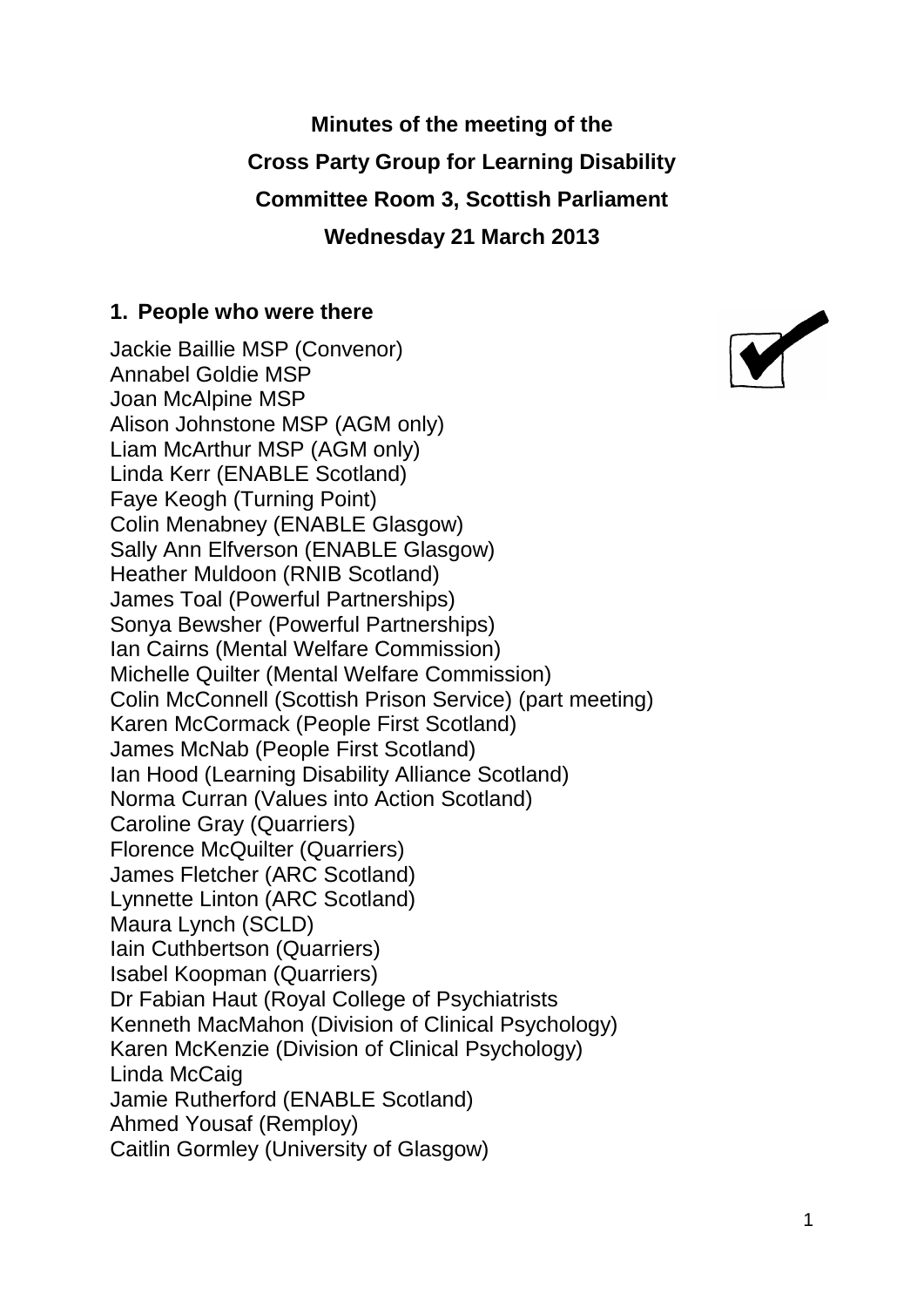Lisa Ross (Mindroom) Jane Ansell (Sleep Scotland) Jim Walsh (Speak Out Advocacy Project) Stephen Carlin (Speak Out Advocacy Project) Patricia Kearns (Lanarkshire ACE) Alison Moir (Speak Out Advocacy Project) Fiona Sinclair (Autism Rights) Jan Savage (ENABLE Scotland) Neil MacLennan (Scottish Government) (part meeting)

## **2. People who were not there and sent apologies**

Jackie welcomed everyone to the meeting and said that the following people were not able to come.

Jim Eadie MSP Alison McInnes MSP Sofi Taylor (NHS GG&C Mental Health Services) Pandora Summerfield (Down's Syndrome Scotland) Professor Nancy Loucks (Families Outside) Loretto Lambe (PAMIS) Sam Cairns (Equal Say) Sarah Randell (Scottish Council of Independent Schools) Idem Lewis

# **3. Minutes of last meeting**

It was agreed the minutes of the last meeting were correct except the date which said 7 March 2012 instead of 7 November 2012. This will be corrected.

# **4. Matters arising**

## **Welfare Reform**

We wrote to Margaret Burgess, Minister for Housing and Welfare, about welfare reform and the need for good advice services. The Minister sent information about the extra £1.5 million funding that the Government has given to advice services.





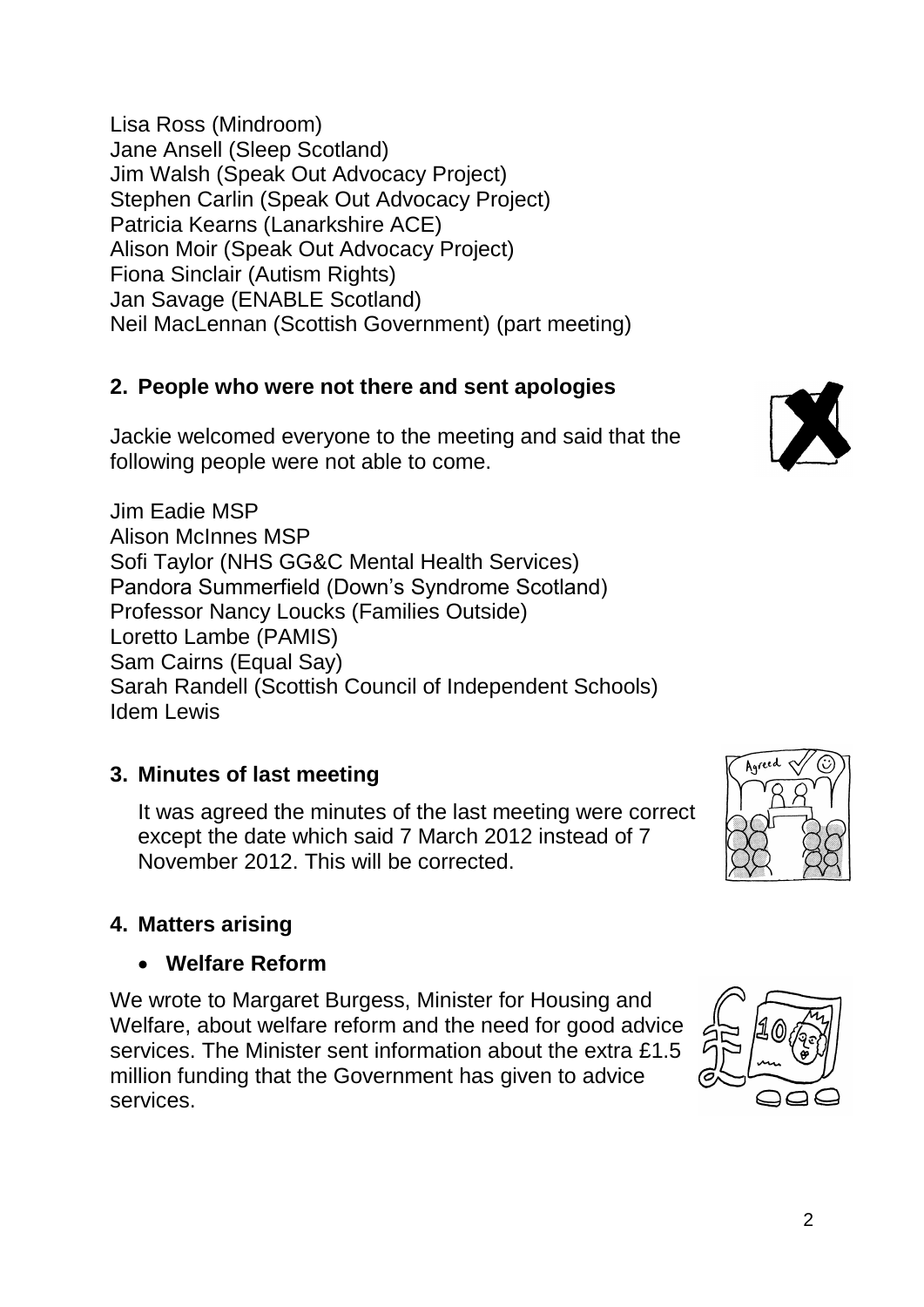Jackie said she had asked some questions in parliament about how the government was spending the money.

We will come back to the topic of welfare reform changes at our next meeting.

## **Hate crime and media reporting**

We wrote to the Chairperson of the Society of Editors in Scotland about the report from Glasgow University into the way that the media talks about disability and disabled people. We have not had a reply yet.

## **Autism and mental health**

At the last meeting we heard from Fiona Sinclair from Autism Rights about concerns that people with autism were treated under the Mental Health Act. We wrote to the Minister for Public Health, Michael Matheson, asking about safeguards. His reply was sent out to all members and to Autism Rights.

Fiona has since sent a response to Jackie. Jackie said she wanted to think about the information in Fiona's response and deal with this outwith the Cross Party Group. The Group agreed.

# **Forced marriage**

We have still to invite someone from the Scottish Government's Equality Unit to come and talk to us about forced marriage. This will happen at a future meeting.

## 5. **People who have learning disabilities in prison**

Jackie reminded everyone that in November 2011 we heard from Gary Docherty, a learning disability nurse, about people who have learning disabilities in prison. There are about 1,000 people who have learning disabilities in Scotland's prisons. Only 3 prisons have a specialist learning disability service.



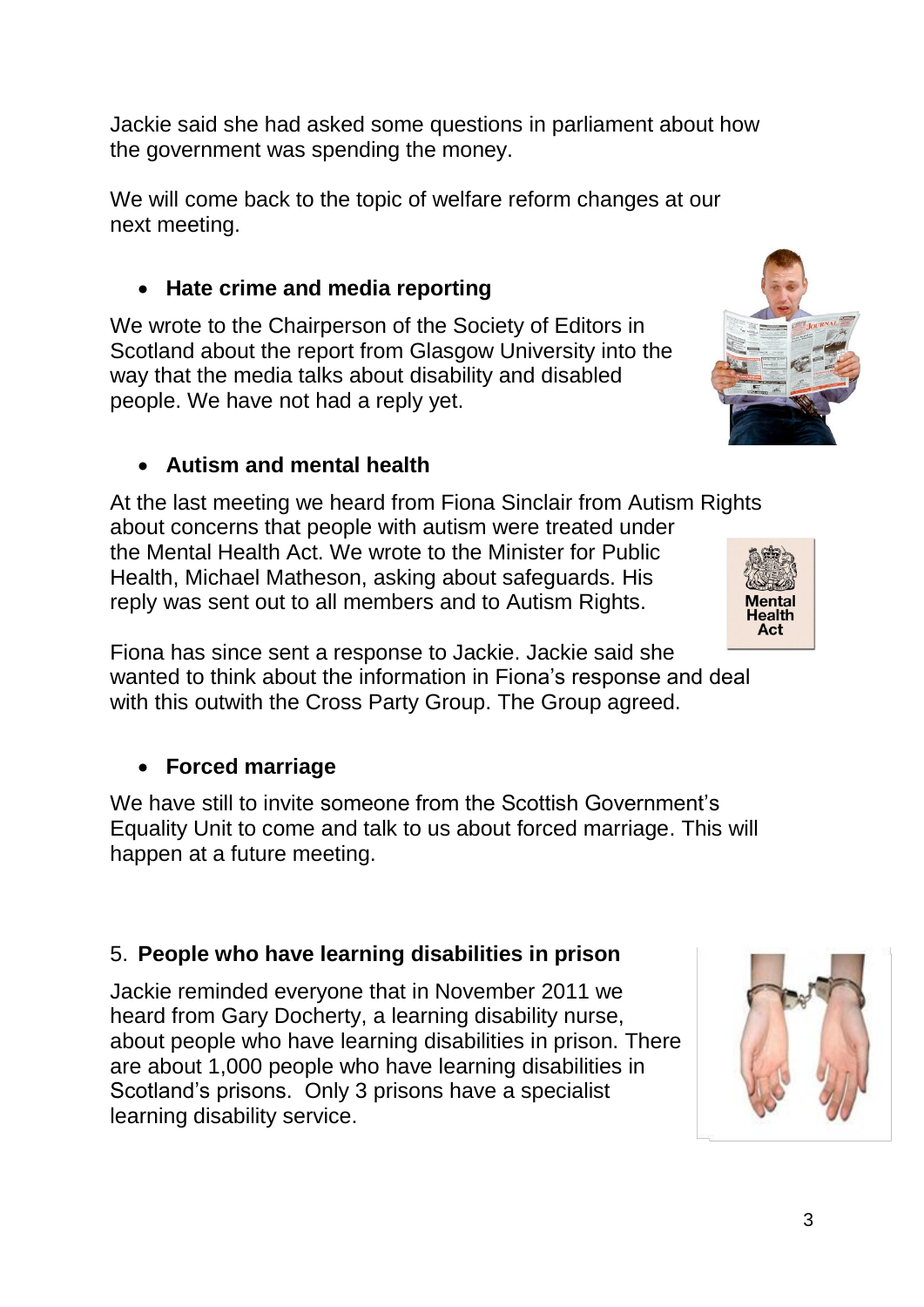Jackie welcomed Colin McConnell, the new Chief Executive of the Scottish Prison Service. He had come to give an update on how prisoners with learning disabilities are supported in prison.

Colin said there were 7866 citizens in prison. He knew about the issues that Gary had raised but the Scottish Prison Service could not tackle this alone. He wanted to learn more about learning disability and how he can work with colleagues in other services on this issue.

Jackie asked for questions. James McNab (People First) said he was the Chairperson of the Criminal Justice Group of the Same as You. He asked Colin:

- How do you identify people with learning disabilities when they come into prison?
- What support is there?

Colin said a Justice Board met at the Scottish Parliament every month to talk about how the system works. It recognises that some things are missing. In 2011, the Scottish Government published guidance to help improve things.

People need to think about the prison service alongside other services. Prison staff cannot be skilled in all areas. It is a custodial service that asks people to think about what they have done. It has a role in caring for people and opening up opportunities but colleagues in other services must look at some of the concerns raised by the Group.

The Prison Service is doing more to prepare staff to work with people with mental health needs. Staff are trained to deal with people with extra needs. But the Prison Service mainly signposts people to specialist agencies.

The NHS assesses everyone who comes into custody. This is the main way people can be identified if they have additional needs.

The Scottish Government has funded a project by Greater





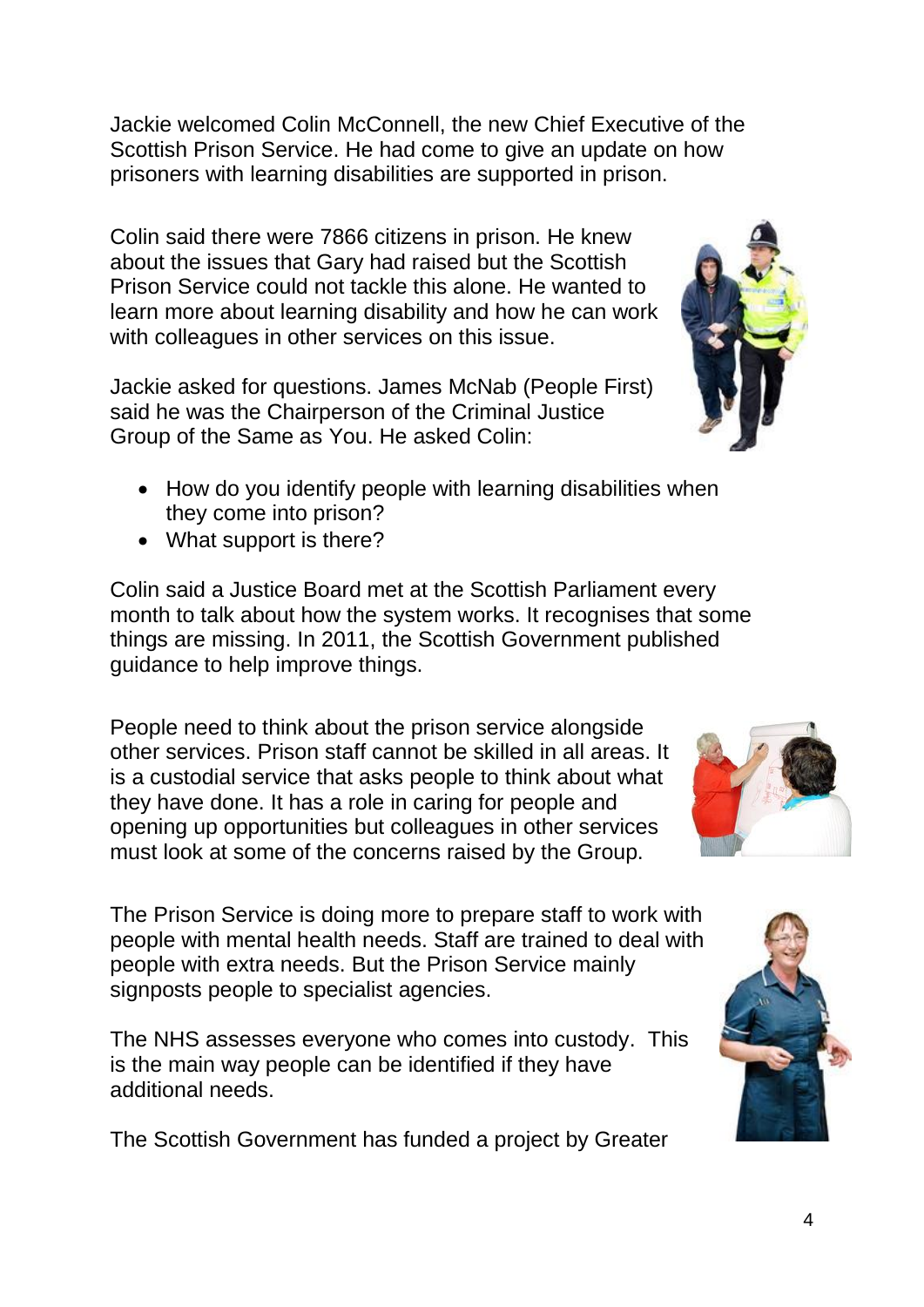Glasgow and Clyde Health Board. This should lead to better provision in future. The Scottish Prison Service and Health Boards need to work on this together.

Annabel Goldie MSP said that the prison visiting system was under review. She asked: was the review of prison visiting relevant and will the Scottish Prison Service engage with the new system?

Colin said that prisons were closed systems and need to be careful about what happens within them. In Scotland there is a good system of inspection and standards. He welcomed any kind of scrutiny as it was free feedback and it gave the public and the parliament reassurance.

James Fletcher (ARC Scotland) said that ARC ran a network of staff that supported people in the criminal justice system. There were 71 professionals in the network of staff from care agencies who supported people in the criminal justice system. The staff were involved in prevention activities or supporting people after they had been to court or prison.



The network was not able to find out how many people with learning disabilities were in custody. He asked: was there any way to find out the numbers of people with learning disabilities in custody?

Colin said that part of the project in Glasgow was to work out how people can be identified properly and signposted to the right support.

Stephen Carlin (Lanarkshire ACE) asked: what advocacy services are provided in prison?

Patricia Kearns (Lanarkshire ACE) asked: how do prisons comply with the Adult Support and Protection Act?

Ahmed Yousaf (Remploy) asked: will there be an evaluation of the 2011 Guidance?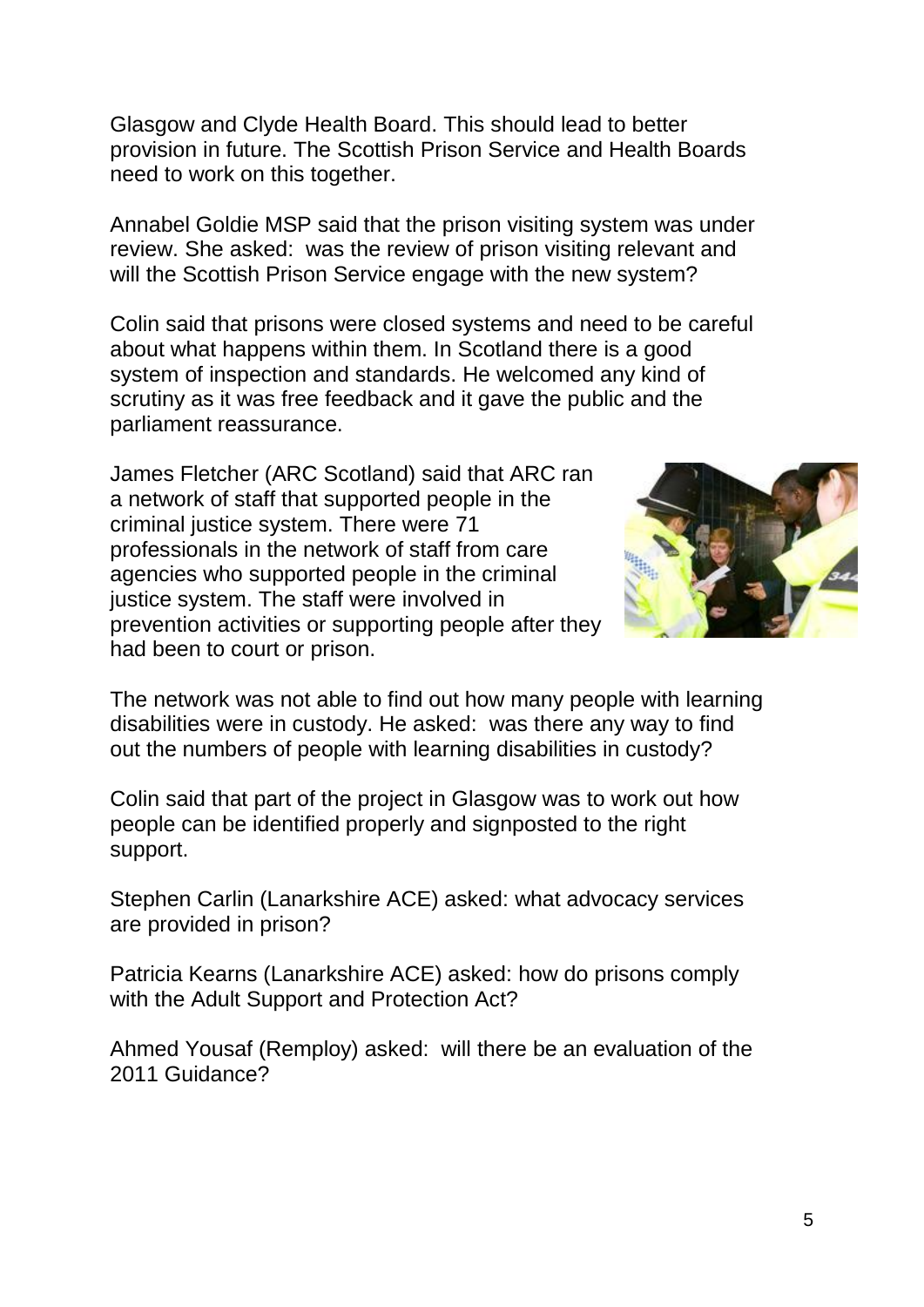Colin said that he did not know about an evaluation of the Guidance but his staff used it and found it helpful. The Glasgow project may be looking at this but the Group will need to ask them.

The Prison Service follows Scottish and European law on child and adult protection. But there is a difference between the role of the Prison Service as a caring custodial service and the specialist support that the health service must provide.

Prison staff are trained as personal officers and can act as problem solvers and advocates for prisoners. This is an extra service above what the prison service must provide in law. The challenge is to persuade prisoners to ask for the extra support.

Faye Keogh (Turning Point) said people needed to plan for moving on from prison. Who is responsible for throughcare and aftercare?

Colin said that one thing on its own does not reduce the chance of people re-offending. It needs a joint approach. The Scottish Prison Service wants to be a hub for other services – including the voluntary sector, councils, health boards, other statutory agencies, and central government. It would like organisations to come together to provide support and help people in prison to think about:

- how they feel about being in prison
- what would stop them re-offending and what they can do to stop this happening.

Jackie said that she was interested in what difference the 2011 Guidance will make. James Fletcher said he was interested in the network suggested by Colin and offered to get involved.

Colin said that he will set up a Forum to take this forward.

Jackie thanked Colin for coming along and for answering everyone's questions.



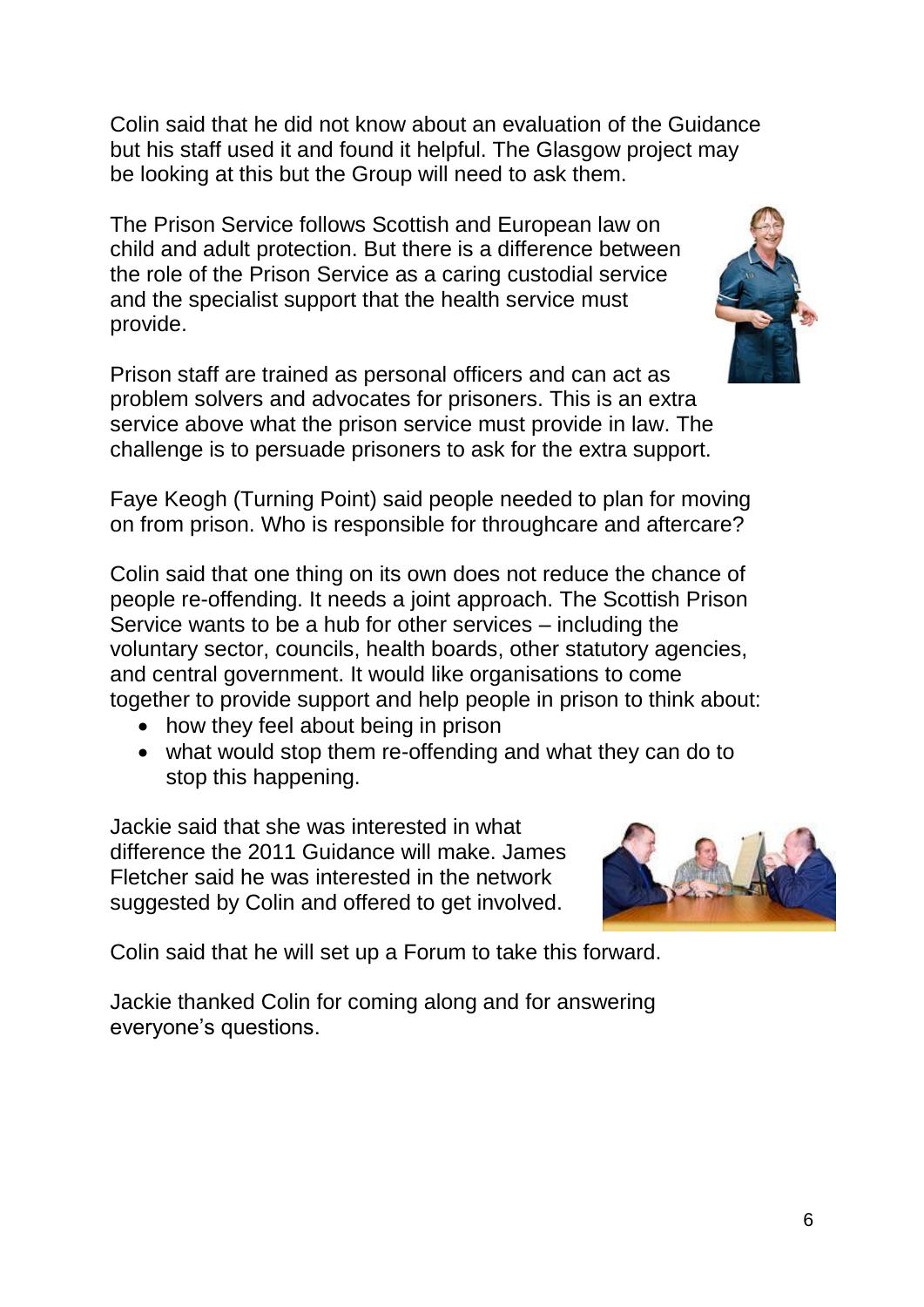### **6. Further education**

Jackie welcomed Mike Russell MSP, Cabinet Secretary for Education and Lifelong Learning.

She said that many people have been worried about cuts to budgets for Further Education colleges and the impact on students who have learning disabilities.

The Minister said that he welcomed the chance to talk to the Group. He had also been meeting with SCLD and ENABLE Scotland. Everyone agreed that we did not want people to do endless repeat courses. It was important that courses were relevant, properly funded and available.

One message was the need to do more to help people move from college into work. The Scottish Government is willing to resource this and will fund a pilot project to help 200 students move towards work. The main aim is to help people move to employment but this will not be the only provision.

Jackie asked if anyone had a question for the Minister.

Jane Ansell (Sleep Scotland) said her son had complex needs and college was not an option for him. He has a programme that includes independent living and support as well as a vocational element. It would be good to teach this model to other parents.

The Minister suggested that Jane talked to SCLD about her ideas.

Fiona Sinclair (Autism Rights) said that young people with autistic spectrum disorder need more social skills training in schools. This would help them when they tried to go to college or get a job. It was especially important to train teachers.

Ian Hood (LDAS) asked: How do colleges identify people with learning disabilities and the number of course hours that people







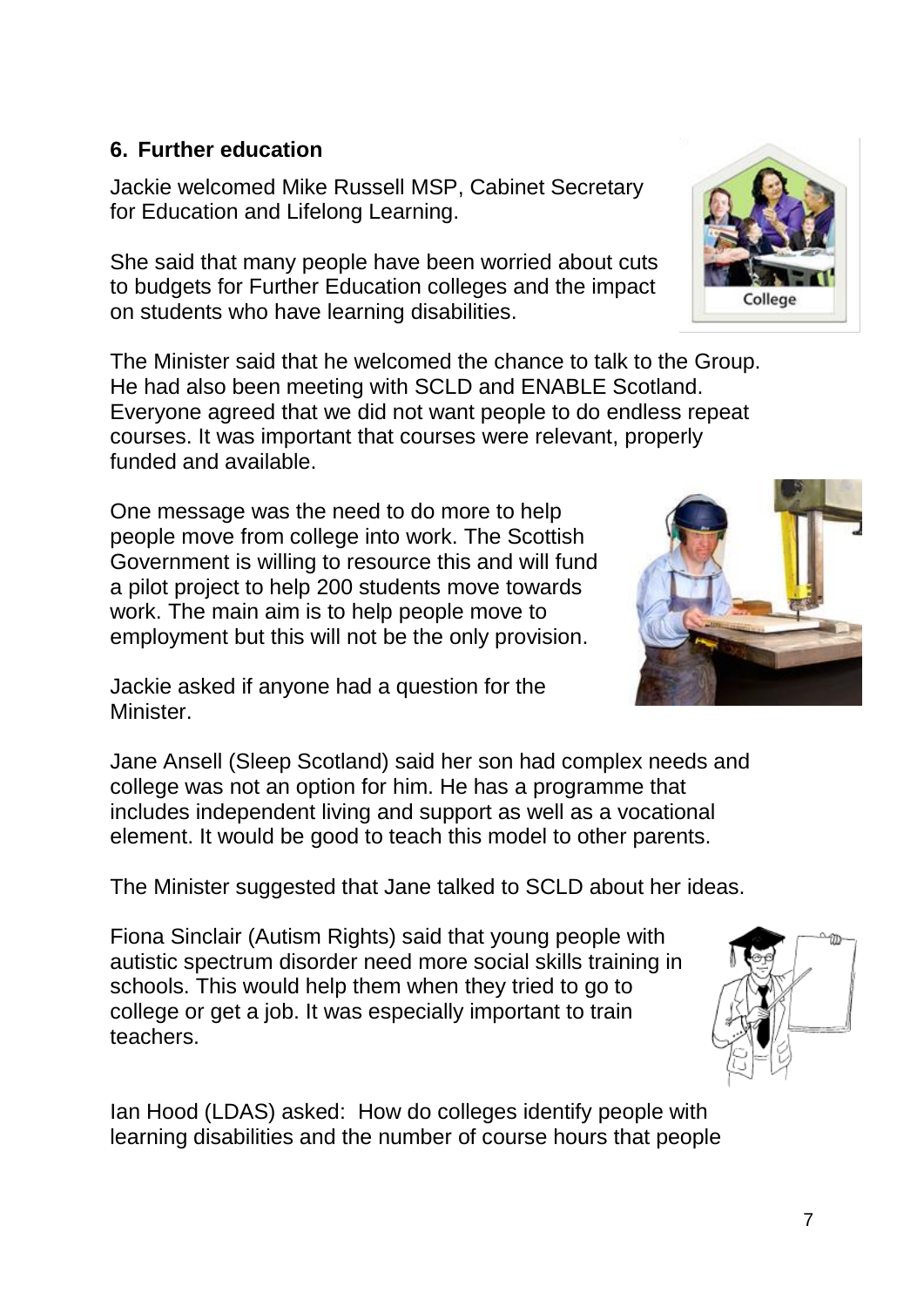get? He also said that there were some links between education and social work but there needed to be more.

The Minister said there was a need to make sure courses were not paid for twice and there were no gaps. He agreed that there were gaps in the data and numbers from colleges. The outcome agreements for colleges will help to improve things.

Jan Savage (ENABLE Scotland) said that ENABLE Scotland and SCLD were pleased to be working together on good outcomes for people with learning disabilities at college. But we know that some people are losing the chance to go to college. We want to make sure that the numbers of courses and places open to people are being monitored.

Colin Menabney (ENABLE Glasgow) said that his service found it hard to get people into college to do a mainstream course. Could the government add up how many people with learning disabilities achieve a mainstream course or qualification?



The Minister agreed that there had been a cut in the number of parttime courses – but there are still a large number of courses. Colleges had to meet local needs. The main aim was for colleges to help people achieve jobs. There was a shift to courses for people aged 16-25 but this was not to exclude other people. He wanted to hear about examples where people could not get into college.

Jackie Baillie MSP said many people were anxious about college courses. Recent figures given to the Minister suggested that college courses for people with learning disabilities had reduced by half. Some of the cuts to courses may be reasonable but people were experiencing a lot of challenges and frustrations.

The Minister said that he expected a reduction in courses as there should be a change to more vocational courses. But if this change is a disadvantage he wanted to know about this. College courses do need to meet the needs of all of the local community.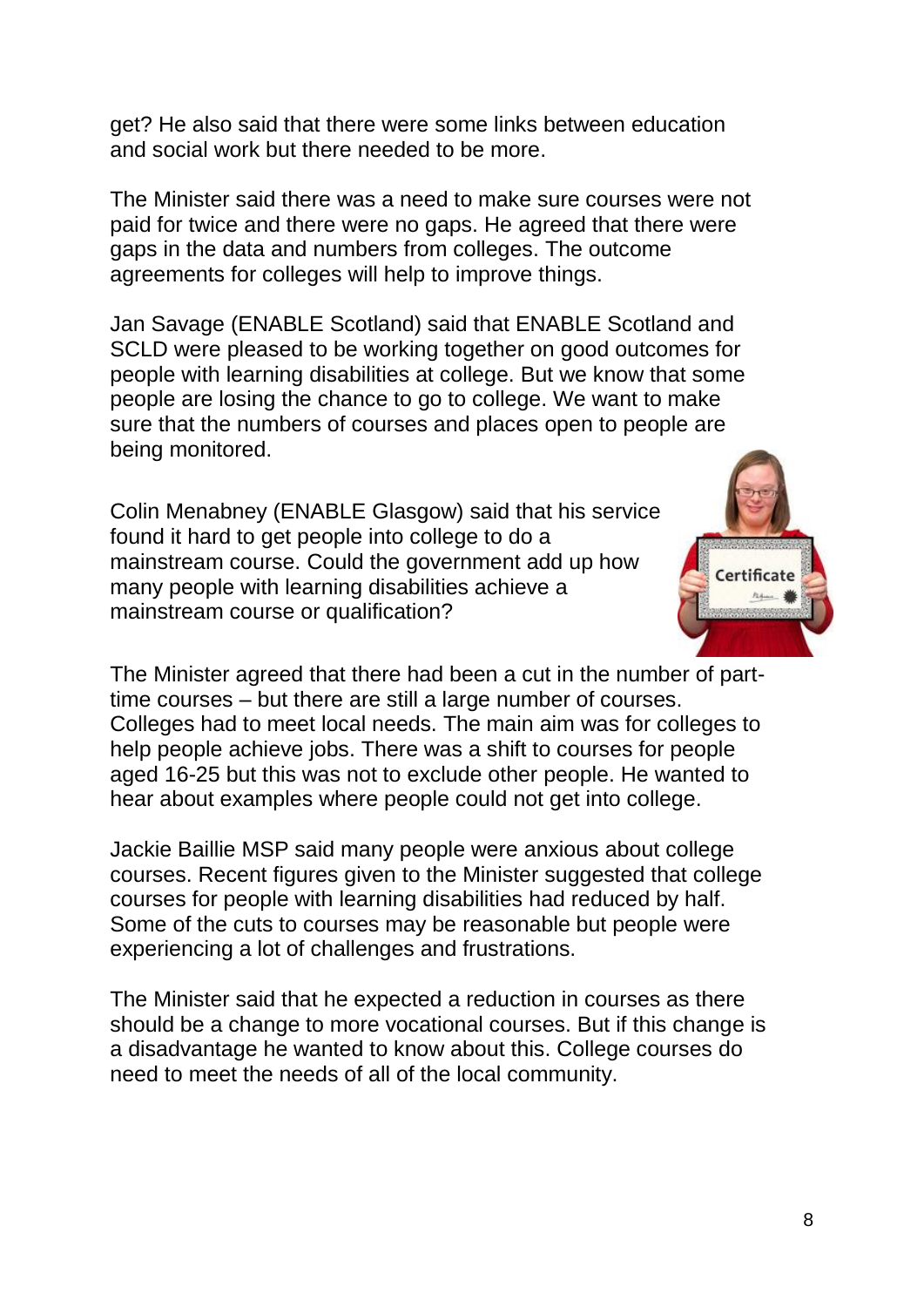Sally Ann Elfverson (ENABLE Glasgow) said that she was a part-time gardener and wanted to do a gardening course but there was nowhere to do this.

The Minister said that Sally should talk to Langside College. There were also 3 regional colleges in Glasgow and Clydebank. He asked Sally to let him know if she was able to find a course or not.

Jackie thanked the Minister for coming to speak to the Group and answer their questions.

## **7. AGM**

Jackie explained that there had been some changes to the rules for Cross Party Groups and the Standards Committee was checking that all Groups were being run properly. The Group needs to hold an AGM once a year and send in an annual return. She called the meeting to order and started the AGM.

1. Check membership list

A membership list was sent out before the meeting. Jackie asked if anyone had any changes to this. There were no changes so the membership list was agreed.

2. Agree our annual report for last year

A draft annual report was sent out before the meeting and copies were handed out at the meeting. Jackie asked if anyone had any changes to this. There were none. Everyone agreed it was an accurate record.

3. Make sure we have enough MSPs on the Group

All of the MSP members wanted to remain on the Group and Joan McAlpine MSP (SNP) had joined the Group recently too. This means the MSP members are:

- Jackie Baillie MSP (Labour)
- Jim Eadie MSP (SNP)
- Annabel Goldie MSP (Conservative)
- Alison Johnstone MSP (Green)
- Joan McAlpine MSP (SNP)
- Liam McArthur MSP (Liberal Democrat)



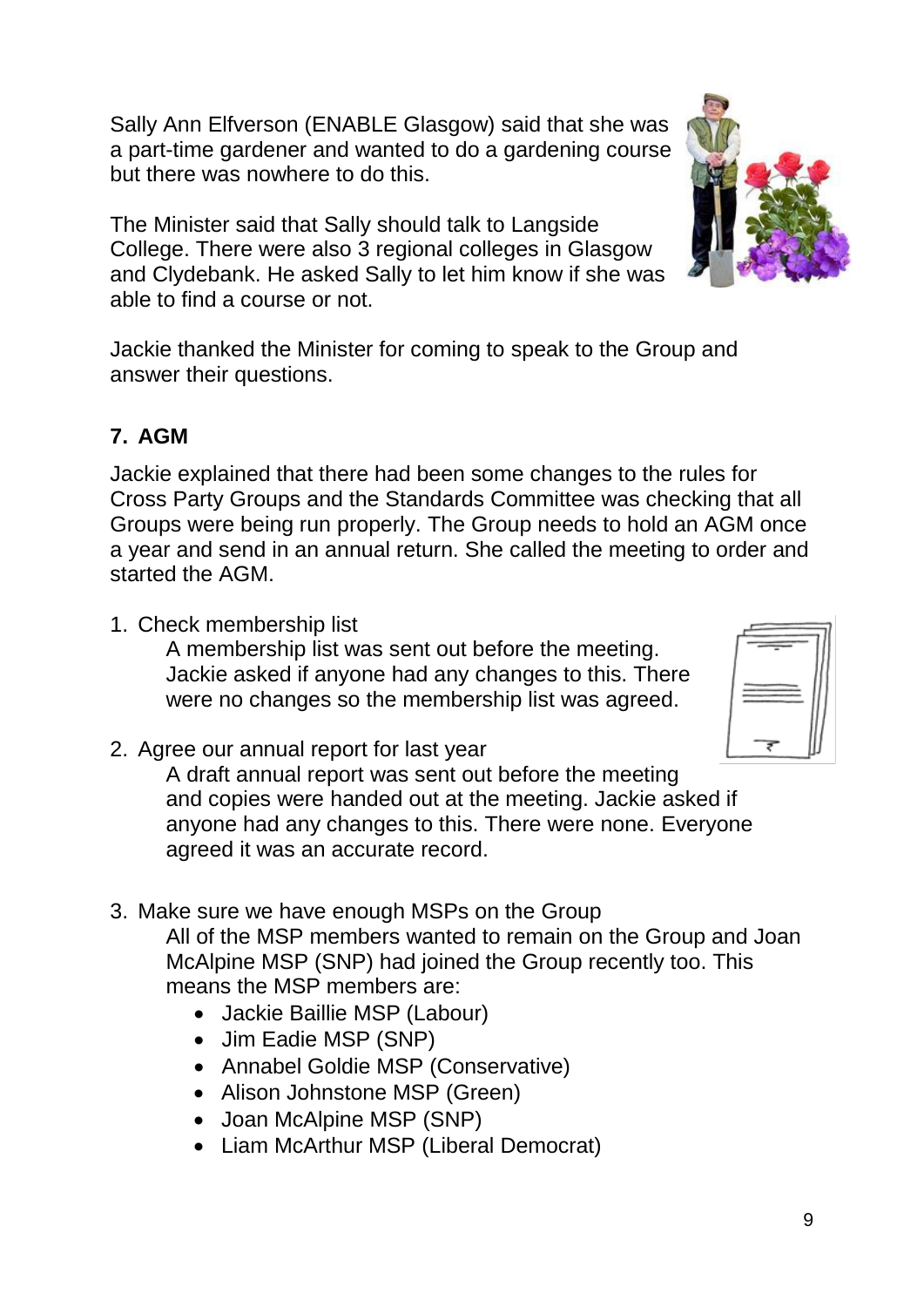- Alison McInnes MSP (Liberal Democrat)
- 4. Re-election of Office Bearers.

Jackie stepped down from the Chair and passed the next item to Linda Kerr (ENABLE Scotland).

#### *Election of Convenor*

Annabel Goldie MSP proposed Jackie Baillie MSP Seconded by Liam McArthur MSP

There were no other nominations so this was agreed. Jackie stepped back into the Chair.

#### *Election of Vice Convenor*

Jackie Baillie MSP proposed Jim Eadie MSP Seconded by Joan McAlpine MSP

There were no other nominations so this was agreed.

#### *Election of Secretary*

Jackie Baillie MSP proposed that ENABLE Scotland continue to support her with the secretary duties. Everyone agreed to this.

This was the end of the AGM.

#### **8. Anything Else?**

The 21<sup>st</sup> March is World Down's Syndrome day. This year Down's Syndrome Scotland has a free photographic exhibition at the Summerhall Gallery in Edinburgh until the 22<sup>nd</sup> May. Everyone is welcome to visit it. Joan McAlpine MSP had been at the launch that morning and showed everyone the book from the exhibition.



Fiona Sinclair said that she had updated her presentation and information sheet about autism and mental health. If anyone wants a copy let her know and she will email one out. Email: Fiona@autismrights.org.uk